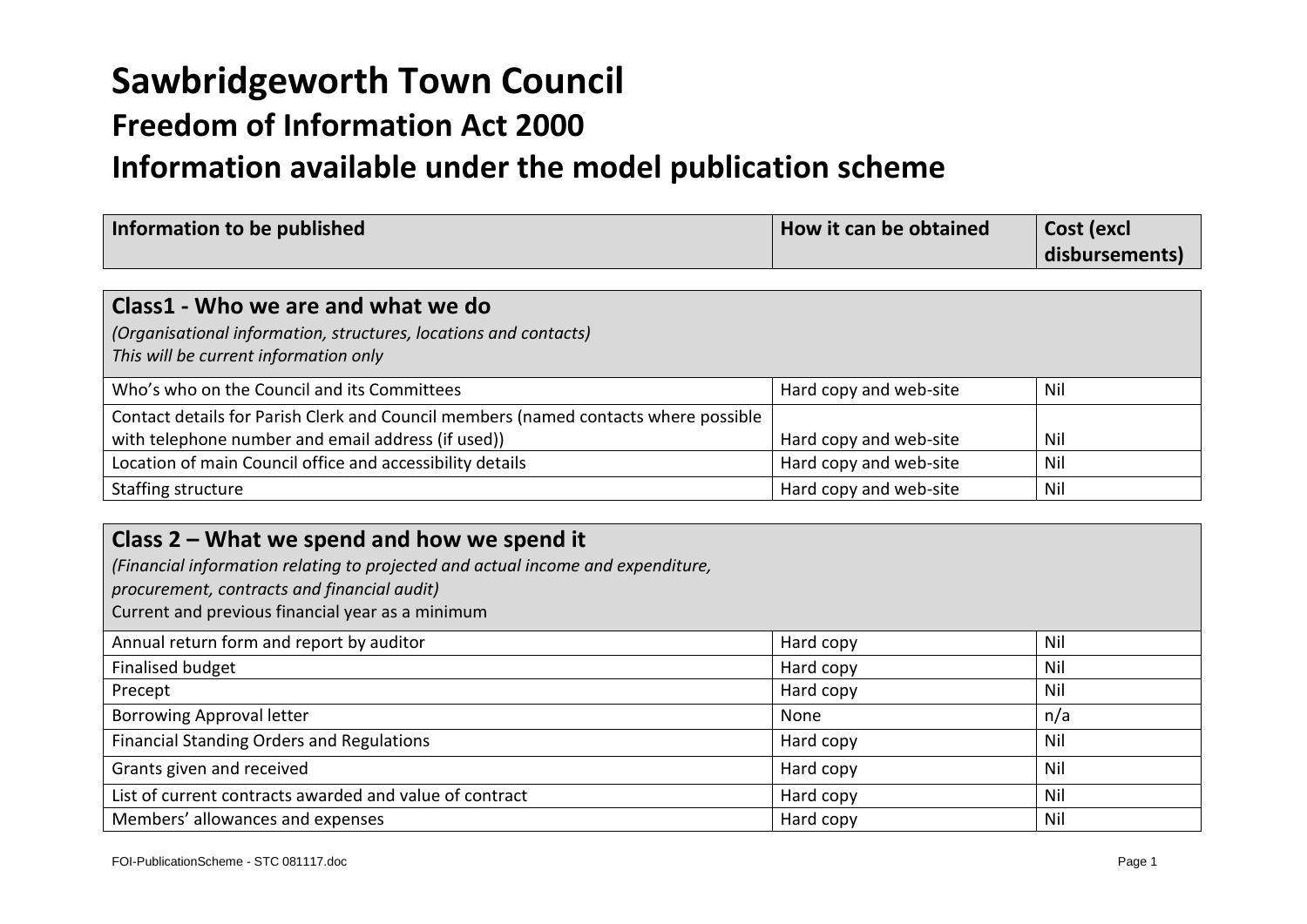## **Class 3 – What our priorities are and how we are doing**

*(Strategies and plans, performance indicators, audits, inspections and reviews)*

| Parish Plan (current and previous year as a minimum)                               | Hard copy | -Nil |
|------------------------------------------------------------------------------------|-----------|------|
| Annual Report to Parish or Community Meeting (current and previous year as a min.) | Hard copy | Nil  |
| Quality status                                                                     | None      | n/a  |
| Local charters drawn up in accordance with DCLG guidelines                         | None      | n/a  |

| Class 4 – How we make decisions<br>(Decision making processes and records of decisions)<br>Current and previous council year as a minimum |                        |     |
|-------------------------------------------------------------------------------------------------------------------------------------------|------------------------|-----|
| Timetable of meetings (Council, any committee/sub-committee meetings and parish                                                           | Hard copy and web-site | Nil |
| meetings)<br>Agendas of meetings (as above)                                                                                               | Hard copy and web-site | Nil |
| Minutes of meetings (as above) $-$ nb this will exclude information that is properly regarded as<br>private to the meeting.               | Hard copy and web-site | Nil |
| Reports presented to council meetings - nb this will exclude information that is properly<br>regarded as private to the meeting.          | Hard copy and web-site | Nil |
| Responses to consultation papers                                                                                                          | Hard copy              | Nil |
| Responses to planning applications                                                                                                        | Hard copy              | Nil |
| Bye-laws                                                                                                                                  | Hard copy              | Nil |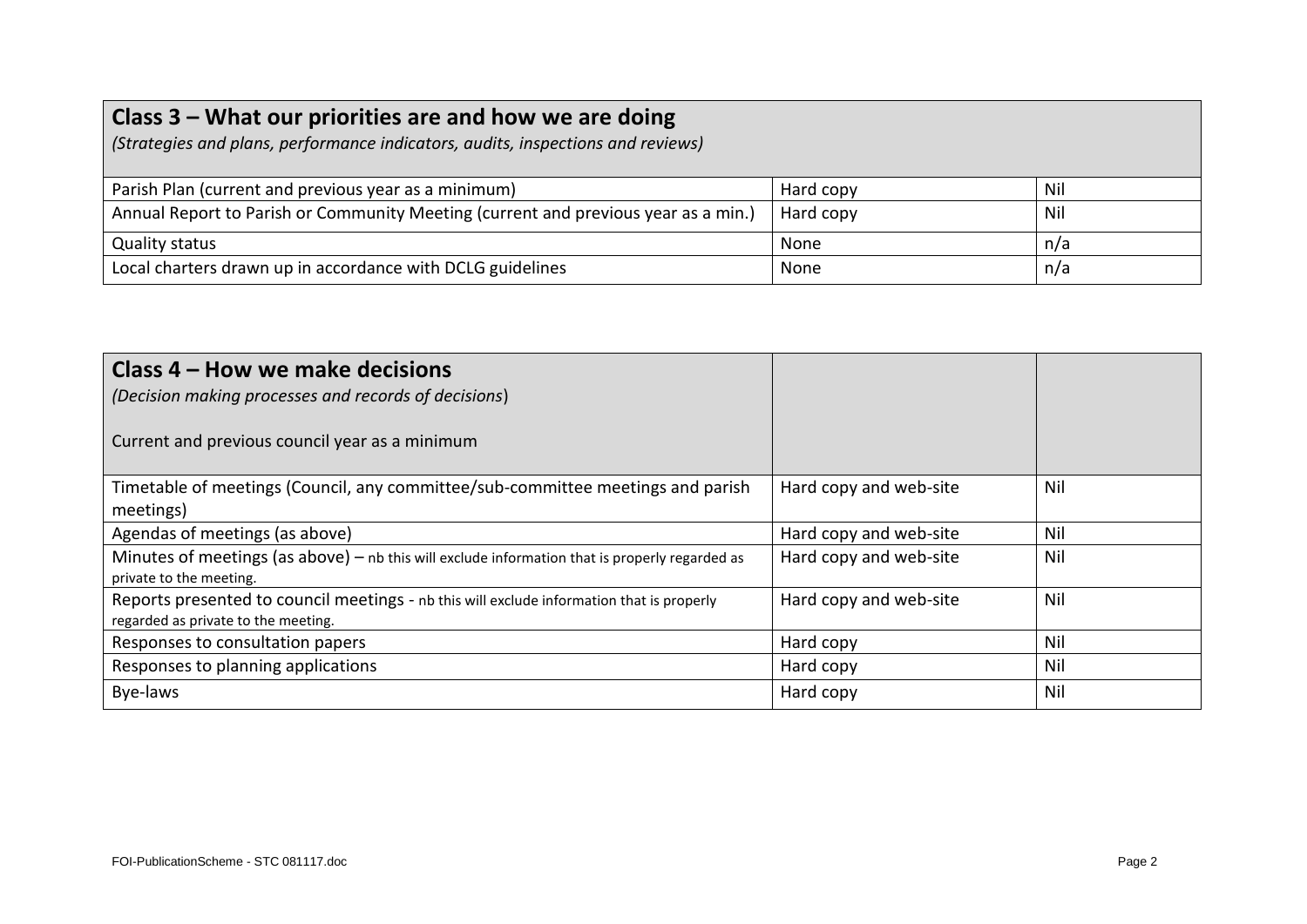| Class 5 – Our policies and procedures<br>(Current written protocols, policies and procedures for delivering our services and<br>responsibilities) |           |     |
|---------------------------------------------------------------------------------------------------------------------------------------------------|-----------|-----|
| Current information only                                                                                                                          |           |     |
| Policies and procedures for the conduct of council business:                                                                                      |           |     |
| Procedural standing orders                                                                                                                        | Hard copy | Nil |
| Committee and sub-committee terms of reference                                                                                                    | Hard copy | Nil |
| Delegated authority in respect of officers                                                                                                        | Hard copy | Nil |
| Code of Conduct                                                                                                                                   | Hard copy | Nil |
| Policy statements                                                                                                                                 | Hard copy | Nil |
|                                                                                                                                                   |           |     |
| Policies and procedures for the provision of services and about the employment of                                                                 |           |     |
| staff:                                                                                                                                            |           |     |
|                                                                                                                                                   |           |     |
| Internal policies relating to the delivery of services                                                                                            | Hard copy | Nil |
| Equality and diversity policy                                                                                                                     | None      | n/a |
| Health and safety policy                                                                                                                          | Hard copy | Nil |
| Recruitment policies (including current vacancies)                                                                                                | None      | n/a |
| Policies and procedures for handling requests for information                                                                                     | Hard copy | Nil |
| Complaints procedures (including those covering requests for information and                                                                      |           |     |
| operating the publication scheme)                                                                                                                 | Hard copy | Nil |
| Information security policy                                                                                                                       | Hard copy | Nil |
| Records management policies (records retention, destruction and archive)                                                                          | Hard copy | Nil |
| Data protection policies                                                                                                                          | Hard copy | Nil |
|                                                                                                                                                   |           |     |
| Schedule of charges (for the publication of information)                                                                                          | Hard copy | Nil |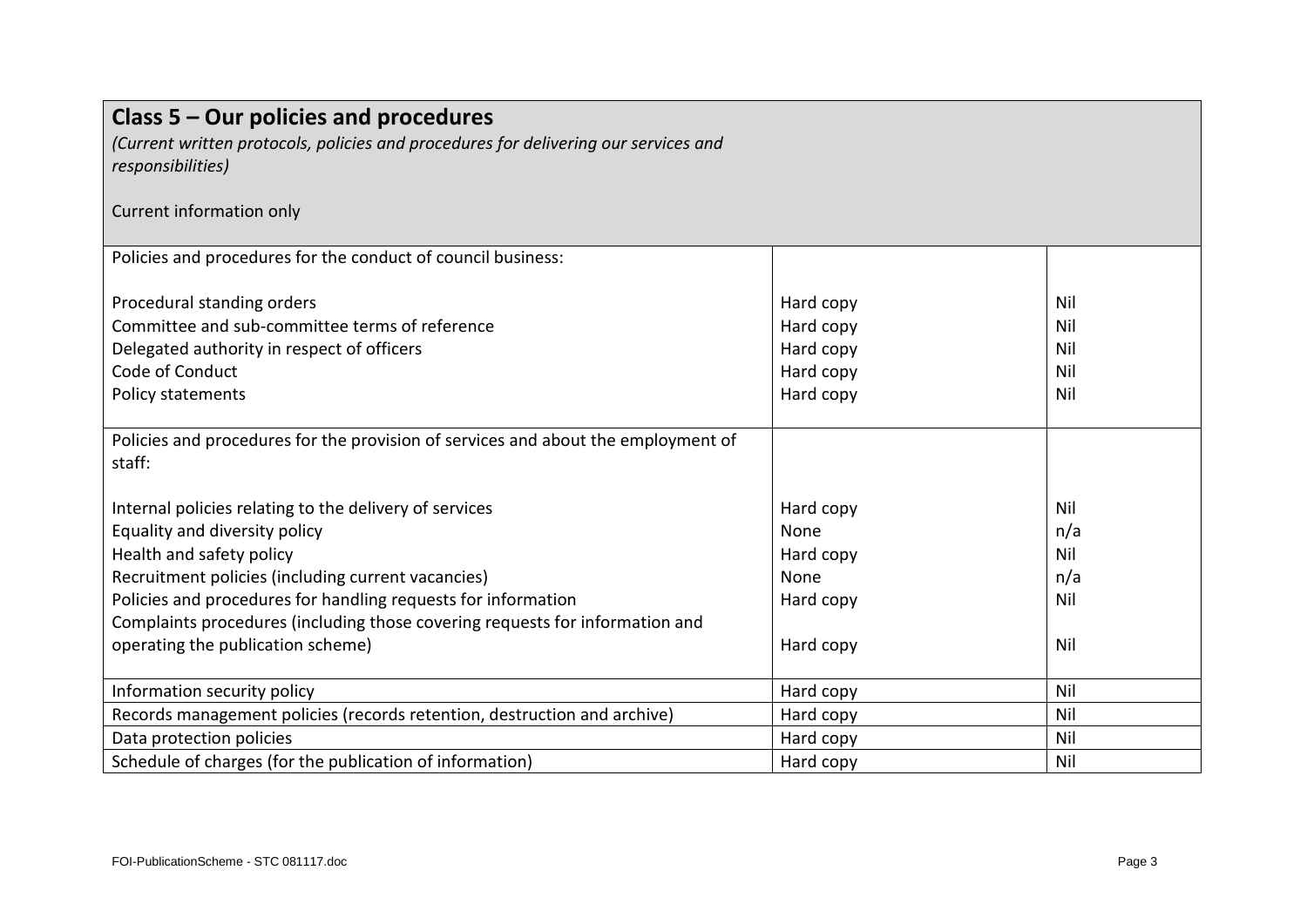| Class $6$ – Lists and Registers<br>Currently maintained lists and registers only           |               |     |
|--------------------------------------------------------------------------------------------|---------------|-----|
| Any publicly available register or list                                                    | By inspection | Nil |
| <b>Assets Register</b>                                                                     | Hard copy     | Nil |
| Disclosure log (indicating the information that has been provided in response to requests; |               |     |
| recommended as good practice, but may not be held by parish councils)                      | Hard copy     | Nil |
| Register of members' interests                                                             | By inspection | Nil |
| Register of gifts and hospitality                                                          | By inspection | Nil |

| Class $7$ – The services we offer<br>(Information about the services we offer, including leaflets, guidance and newsletters<br>produced for the public and businesses)<br>Current information only |           |     |
|----------------------------------------------------------------------------------------------------------------------------------------------------------------------------------------------------|-----------|-----|
| Allotments                                                                                                                                                                                         | Hard copy | Nil |
| Burial grounds and closed churchyards                                                                                                                                                              | Hard copy | Nil |
| Community centres and village halls                                                                                                                                                                | None      | n/a |
| Parks, playing fields and recreational facilities                                                                                                                                                  | Hard copy | Nil |
| Seating, litter bins, clocks, memorials and lighting                                                                                                                                               | Hard copy | Nil |
| <b>Bus shelters</b>                                                                                                                                                                                | Hard copy | Nil |
| Markets                                                                                                                                                                                            | None      | n/a |
| Public conveniences                                                                                                                                                                                | None      | n/a |
| Agency agreements                                                                                                                                                                                  | None      | n/a |
| A summary of services for which the council is entitled to recover a fee, together with<br>those fees (e.g. burial fees)                                                                           | Hard copy | Nil |